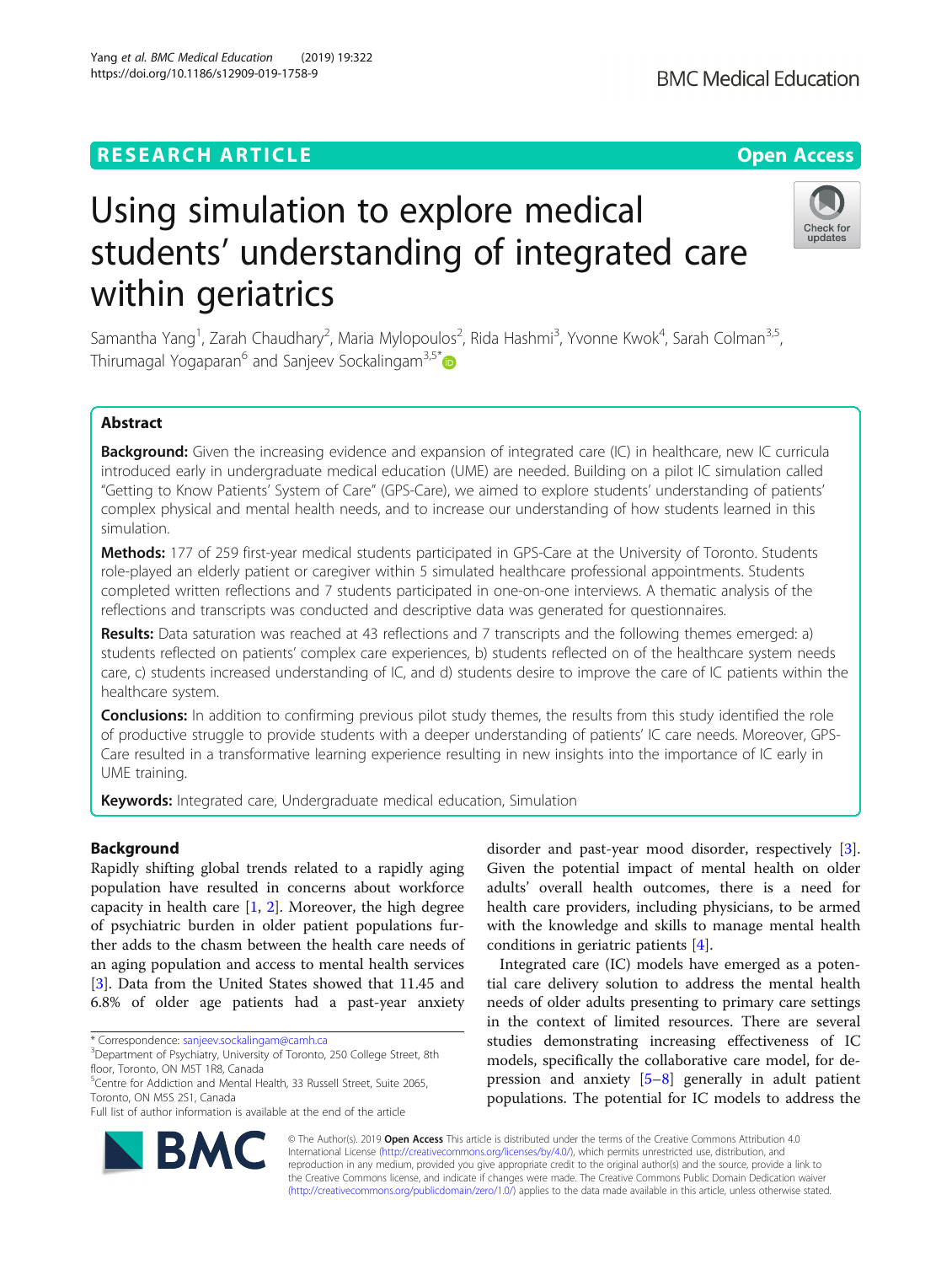aging population's health needs has resulted in an increased focus on IC training and capacity building across the learner continuum.

The American Psychiatric Association Council on Medical Education and Lifelong Learning has advocated for more educational experiences, including simulation, that focus on IC training and recommends that IC training begin in preclinical years to better prepare all future physicians for IC [\[9](#page-5-0)]. Dube and Verduin examined IC within undergraduate medical education (UME), and stated that despite increasing emphasis on IC "there is not a greater integration of behavioral health into other areas of the preclinical curriculum" [\[10](#page-6-0)]. Moreover, research also shows that adoption of the IC model is still slow, especially in academic medical centers [\[11](#page-6-0)]. Therefore, there remains a need for IC curriculum offered early in medical school to foster strong skills in this area for future physicians.

To respond to the limited UME curricula focused to date on IC training, in 2016, a pilot curriculum consisting of an interprofessional simulation experience with 20 preclinical medical students called 'Getting to Know Patients systems of care (GPS-care experience)' was implemented at the University of Toronto as part of preclinical curriculum renewal [[12\]](#page-6-0). This novel simulation approach to IC education provided students with a patient's perspective on the experience of co-ordination and navigation of their health care when suffering from co-morbid health, namely diabetes, and psychiatric conditions. The reflections and evaluations of this pilot GPS-Care experience showed that students felt increased connection and empathy towards patients, improved understanding of patient related determinants of health and a greater understanding of patient navigation of the current health care system as well as increased motivation to tackle challenges faced by patients [\[12\]](#page-6-0).

While the GPS-Care pilot showed an impact on student learning, the evaluation did not clarify why the simulation was effective. The concept of productive struggle offers a potential mechanism by which GPScare increases students' understanding of navigation of care challenges experienced by patients with both physical and mental health conditions [[13](#page-6-0)–[15](#page-6-0)]. Productive struggle consists of experiences where students first engage in problem solving before receiving instruction on underlying concepts, which is then followed by instruction to consolidate learning [\[13](#page-6-0)–[15\]](#page-6-0). For example, in GPS-Care students participate in multiple simulated experiences where they experience the challenges of how care is delivered for patients with co-occurring physical and mental health needs in different interprofessional contexts. After this experience, students receive instruction through a facilitated debrief and reflection postevent to further guide learning [[16](#page-6-0)].

Although the conceptual framework of productive struggle might support a deeper learning of IC, data has not fully examined this concept in GPS-Care. Therefore, we used an expanded GPS-Care education initiative  $(n =$ 259) at the University of Toronto to examine this potential mechanism for learning in GPS-Care and to build on preliminary themes from the pilot data.

In this paper, we aim to further explore students' understanding of the care needs and challenges of complex patients by means of an expanded simulation experience during their preclinical UME year. Building on our initial findings in the GPS-care experience pilot, we aim to further explore if the productive struggle resonated with students' experiences and learning.

## **Methods**

## Design and participants

The GPS-Care experience consisted of medical students role-playing a geriatric patient or one of their two caregivers navigating through a simulated healthcare system. Five patient and caregiver scenario stems were developed by a team of content experts and clinician reviewers. Each narrative consisted of the care experience of a geriatric patient having comorbid mental and physical conditions and the roles and experiences of their two caregivers (Additional file [1](#page-5-0) for sample summary of scenario).

In groups of three, students followed the patient or caregiver narratives by attending five simulated appointments with the following healthcare professionals (HCPs): geriatric nurse, psychiatrist or psychologist, occupational therapist, social worker, and community pharmacist. The patient's case also included a description of follow up provided by their primary care physician (PCP) between each appointment (Fig. [1\)](#page-2-0). Stems were provided at each station detailing the evolution of the patient's physical and mental health, the caregiver's concerns, and follow-up from the PCP.

From a class of 259 first-year medical students at the University of Toronto, 177 students were randomly selected to participate in GPS-Care as part of a 2 year implementation of this mandatory training program. Participation in GPS-Care consisted of each student receiving a package outlining their patient or caregiver character and participating in a 15 min orientation session before proceeding to their respective stations to start the experience. The entire simulation including multiple appointments and care experiences lasted 1.5 h and the experience concluded with a 45-min formal group debrief session led by a facilitator.

All students completed a written reflection that explored their perceptions on the roles of various HCPs, patient belief systems, and navigating the healthcare system (see Additional file [2](#page-5-0)). Questions sought to capture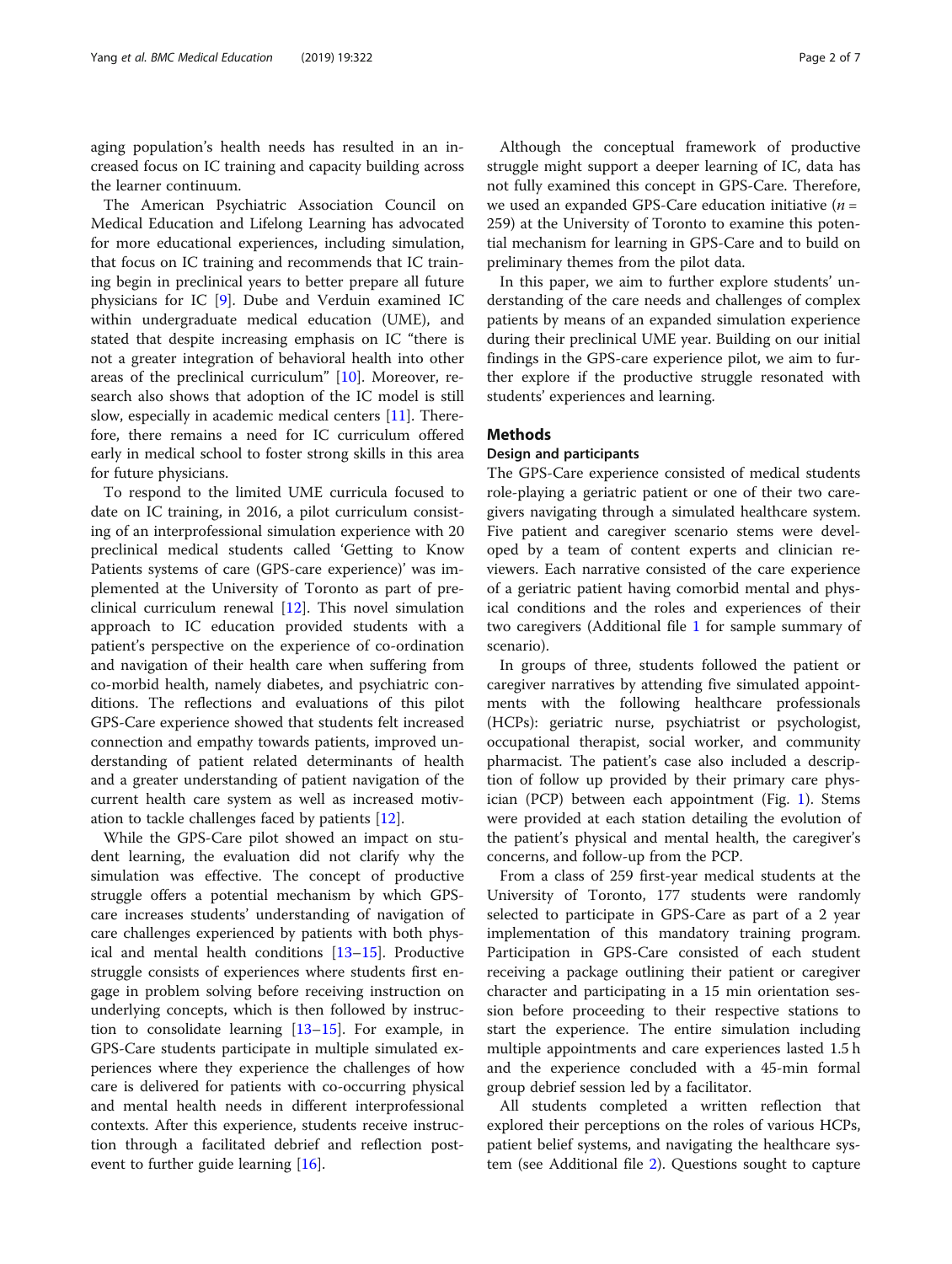<span id="page-2-0"></span>

what knowledge was exchanged between HCPs and patients or caregivers, critical learning moments, and changes in students' attitudes and perceptions regarding the care of patients with co-occurring physical and mental health conditions. Lastly, individual interviews were conducted with students who consented to be contacted after their GPS-Care participation within 3 months after the experience. Ethics approval was obtained from the Health Sciences Research Ethics Board at the University of Toronto and participating students provided written informed consent.

## Data analysis

A total of 43 written reflections were used for analysis before reaching data saturation. Seven participants consented to participate in an additional one-on-one interview about their learning outcomes and received a gift card for their time. A qualitative thematic analysis of the students' written reflections and post-GPS-care interview transcripts was conducted to explore students' experiences navigating through the various appointments in

the geriatric role-play. Seventy-four pages of typed student reflections and interview transcripts were anonymized and responses were considered in aggregate. SY (a second-year medical student researcher) performed open coding and analyzed the data inductively in June– August 2017 in consultation with an expert qualitative education scientist (MM) and ZC (an education research associate with a background in learning and memory research who had conducted pilot analyses) over 3 meetings. During these meetings, these codes and categories were considered with respect to data from the pilot study [[12\]](#page-6-0) and iteratively consolidated a thematic framework that incorporated the novel themes stemming from the new geriatric context. The framework was developed by systematically integrating categories using the constant comparative method within and between datasets [[17\]](#page-6-0). SY then performed another round of coding the dataset, this time using the consolidated framework deductively, for verification of coverage. An audit trail capturing the successive iterations of analyses was maintained. Survey data was analyzed using a descriptive analysis.

## Results

A total of 177 students participated in this GPS-Care experience and students reported perspectives on patient care, navigating the healthcare system, the utility of IC, and sought to implement their learnings in future practice. The thematic analysis of student reflections and individual interviews yielded four major themes described below.

## Theme 1: students reflected on the experiences of complex geriatric patients

Students reported that singular issues are challenging to identify in patients with multiple physical and mental conditions and therefore, should be treated concurrently because "one does not outweigh the other" (Table [1](#page-3-0), Subtheme 1.1). They recognized that patients with cognitive impairment may lack self-awareness, have difficulty maintaining their health, and consequently rely on their caregivers for support. Students reported the importance of focusing on patient needs and values, and tailoring care to each patient (Table [1](#page-3-0), Subtheme 1.2). They went beyond understanding the patient perspective by identifying the desire for caregivers to express their beliefs and devised means to keep their patient's values in the forefront while managing the views of the caregivers. When students role-played as patients, they identified feeling disheartened when their perspectives were ignored and that it made them feel like they were losing their independence (Table [1](#page-3-0), Subtheme 1.3). Overall, students reflected on the challenges of treating patients with several physical and mental illnesses, the importance of the patient perspective, and how dismissing the concerns of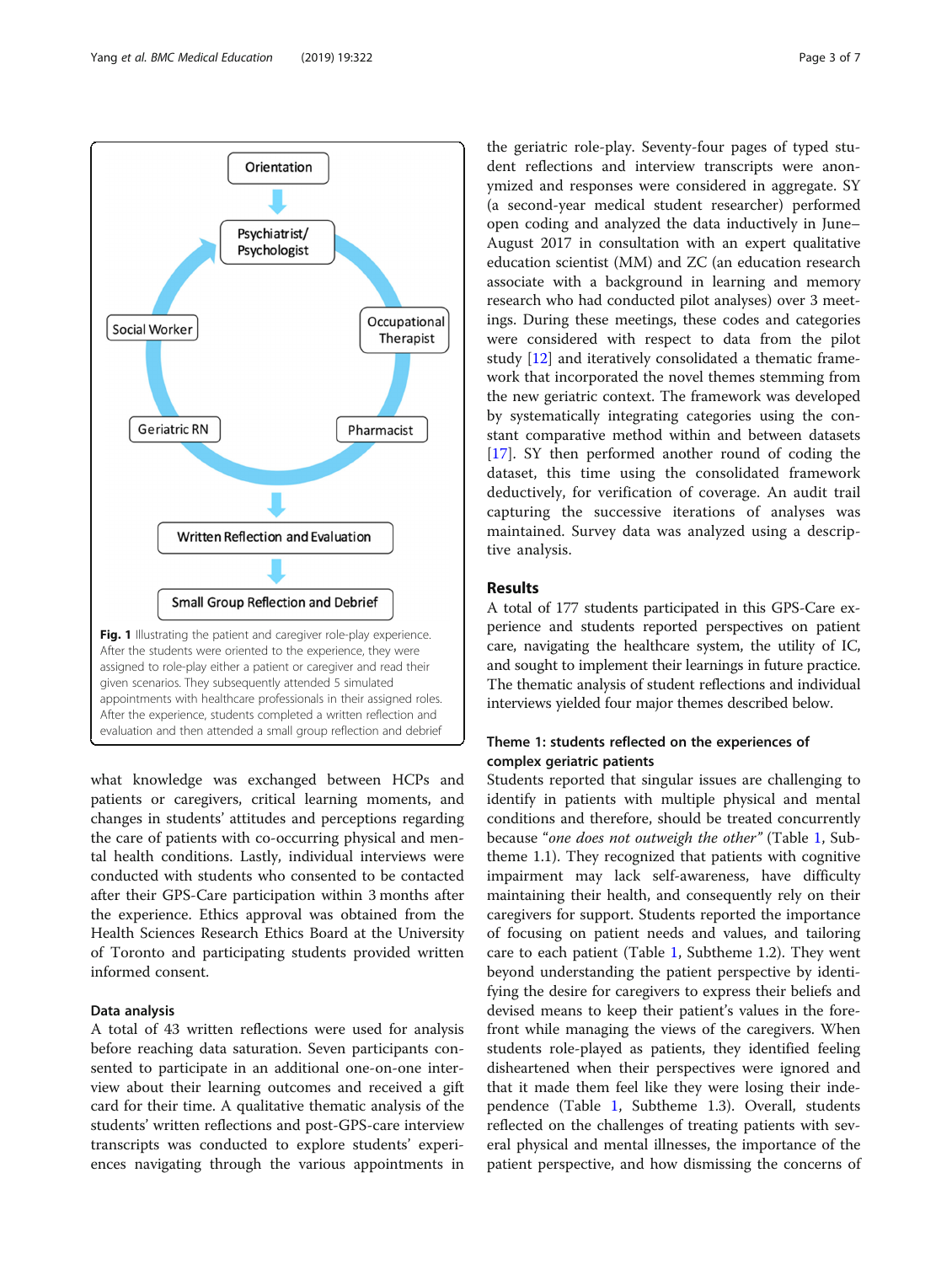#### <span id="page-3-0"></span>Table 1 Subthemes within thematic framework of results

Theme 1. Students reflected on the experiences of complex geriatric patients

1.1 Students reported an increased understanding of the challenges of co-occurring physical and mental health needs and how psychosocial issues can contribute to health, as well as one's experience navigating the system

1.2 Students reported increased appreciation of individual patients' values, culture and belief systems, autonomy, as well as patients' understanding of their own physical and mental health

1.3 Students expressed frustrations when their views and needs as patients were dismissed

Theme 2. Students reflected on the system of care

2.1 Students expressed an understanding of the proposed value of an interprofessional support system

2.2 Students reported that the interprofessional system was overwhelming when not effectively coordinated

2.3 Students identified psychosocial factors, belief systems, and logistics of care as important barriers to accessing healthcare

2.4 Students reflected on the goals of the healthcare services provided by the HCPs and the healthcare system as a whole

Theme 3. Students increased their understanding of integrated care after struggling with care navigation

3.1 Students identified the act of managing extensive multi-source information and a cognitive overload of information as primary challenges to understanding patient conditions and the implementation of care plans

3.2 Students reported increased understanding of the challenges of navigating the healthcare system for patients with co-occurring physical and mental health needs with particular emphasis on the importance of catering to individualized psychosocial needs

Theme 4. Students aspired to facilitate care integration

4.1 A central aspiration among students was to adapt to and integrate the different physical, mental, and psychosocial needs of their patients to provide holistic patient care

4.2 Students discussed the need to spend more time building a therapeutic alliance with their patients where they respect patient autonomy, perspectives, and decision-making

4.3 Students identified learning more about community and government resources to better address psychosocial needs

4.4 Students described the importance of adopting communication skills that will allow them to achieve their proposed framework of care

patients can be frustrating for them (see Table 1 for subthemes and Additional file [3](#page-5-0) for relevant quotes).

#### Theme 2: students reflected on the system of care

Students gained appreciation for interdisciplinary teams after interacting with HCPs and learned about the roles different HCPs occupy (Table 1, Subtheme 2.1). Consequently, students aspired to be more knowledgeable about community resources in order to utilize them in the future. Students recognized there was a drastic difference in quality of care with effective interprofessional communication compared to weak communication. They found that poor coordination was very frustrating and impacted the timing of appointments (Table 1,

Subtheme 2.2). Students realized accessing care was affected by the support of caregivers, patient motivation, and ability to travel to visit HCPs (Table 1, Subtheme 2.3). Without access to care, referring patients to healthcare resources becomes irrelevant. Finally, students recognized that there was some overlap across HCP roles and although learning about overlapping resources felt redundant to some, others appreciated how each profession took a different approach to solving the same problem (Table 1, Subtheme 2.4). In summary, students reflected on the coordination of care in interprofessional teams, the roles of various HCPs, and the barriers patients experience when navigating the healthcare system (see Additional file [3](#page-5-0) for relevant quotes).

## Theme 3: students increased their understanding of integrated care after struggling with care navigation

Students recognized that managing multiple co-morbidities of an older patient can be overwhelming due to an overload of information and terminology (Table 1, Subtheme 3.1). During the simulation, students received many recommendations from the HCPs, and struggled to recall information from the case after the simulation. As a result, they aspired to disseminate information in a more accessible way for their future patients. Students identified addressing the psychosocial needs of geriatric patients as an important part of providing holistic care, but the development of a treatment plan that balances the preferences of the patient and caregivers can be challenging (Table 1, Subtheme 3.2). Caregivers were viewed as vital components to patient care and students sought to support them in addition to the patient. Overall, students identified how IC may help manage issues such as overloading patients with information and failing to manage psychosocial issues that were identified by students (see Additional file [3](#page-5-0) for relevant quotes).

#### Theme 4: students aspired to facilitate care integration

Following the facilitated reflection post-GPS Care, students aspired to facilitate integration and developed their own approaches to meeting complex patients' needs. Students realized that caregivers oversee the management of patients' health and recognized the importance of the patient-caregiver relationship in providing holistic care (Table 1, Subtheme 4.1). Caregivers may be limited by time or finances and it is important to select a therapy that meets their needs in addition to the patient's needs. Although managing appointments with patients and multiple caregivers can be difficult for physicians, after the simulation, students realized that patients really valued physicians who spoke directly to them and were willing to develop a therapeutic physician-patient relationship (Table 1, Subtheme 4.2). Through interacting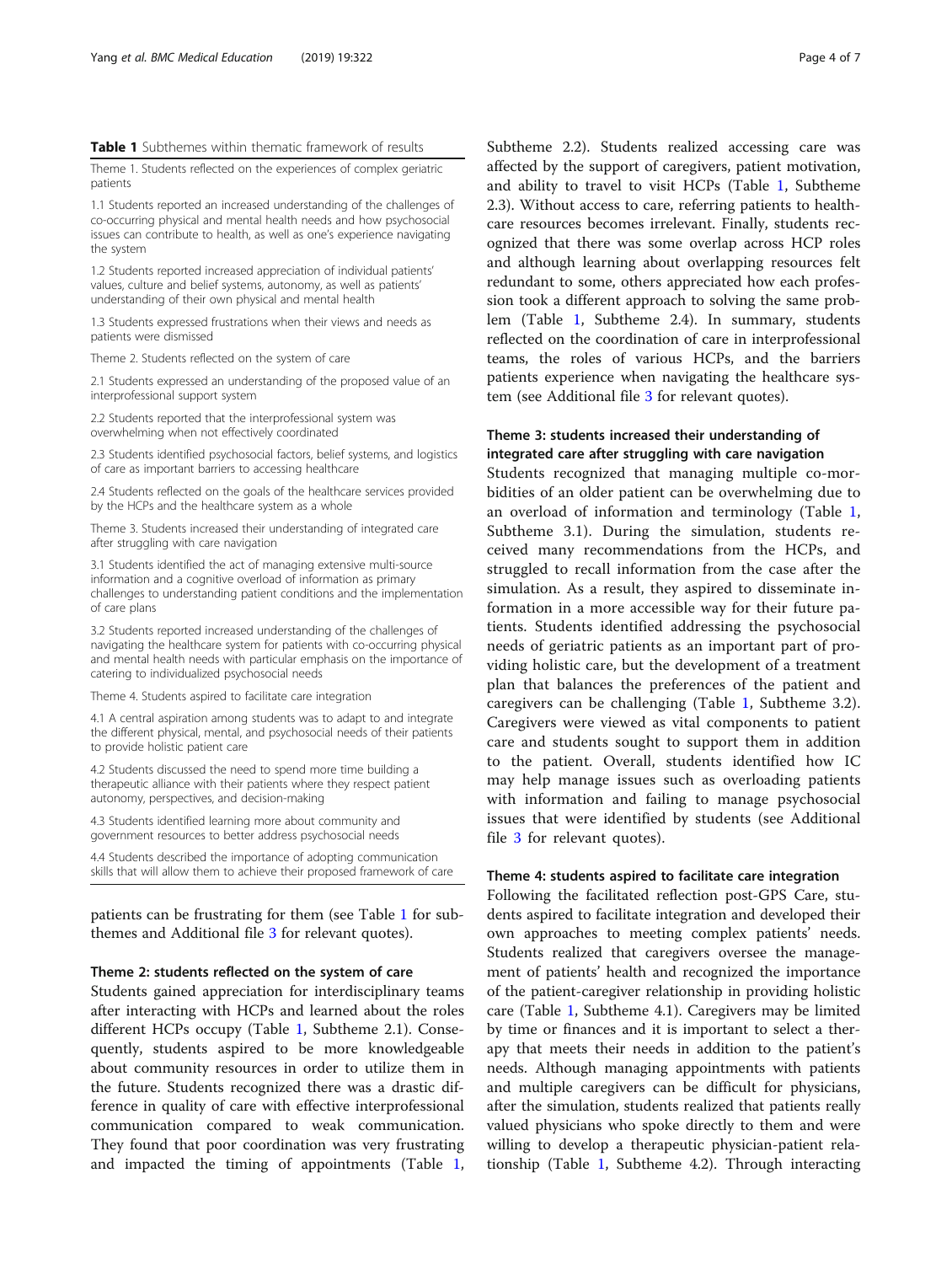with various HCPs, students learned about resources they can refer their patients to and consequently, sought to expand their knowledge of community services and coordinate their future referrals by time and location for patient ease (Table [1](#page-3-0), Subtheme 4.3). Through the simulation, students experienced strong and substandard examples of interprofessional communication and recognized the negative effects of poor communication on patient care. By way of these negative experiences, students realized that communication is important between various HCPs and between the physician and the patient, especially when describing goals of treatment with patients (Table [1](#page-3-0), Subtheme 4.4). Critically, after experiencing GPS-Care and learning about the complexities of geriatric patients, students aspired to integrate the care of these patients, validate their beliefs and autonomy, recommend community resources when appropriate, and be strong communicators to better care for this population (see Additional file [3](#page-5-0) for relevant quotes).

## **Discussion**

The current study with the new focus of the GPS-Care simulation experience in a geriatric setting replicated many of the findings from our smaller 20-person pilot study of GPS-Care [\[12](#page-6-0)]. That is, students reflected on navigating the healthcare system from the perspective of a geriatric patient with co-occurring physical and mental health illnesses and on the system of care (Themes 1–2). Additionally, the current study sought not only to understand students' experiences and learning but to explore why, or the mechanism by which students came to effectively understand IC concepts such as team-based care, care navigation and an appreciation of the impact of co-occurring physical and mental health within a geriatric patient population. We found that as students 'struggled' with care navigation they came to have a greater understanding of integrated care (Theme 3). Our data suggest that the process of engaging students in the GPS-Care as patients striving to have their needs met was a process instrumental to increasing students' awareness of some IC concepts prior to receiving guided instruction on these underlying concepts during debrief. For example, students identified that a successful clinician was able to balance the physical and mental health comorbidities of the patient while addressing the patients' needs and concerns [\[18](#page-6-0)]. An unexpected finding was students' aspirations to improve patients' access to healthcare and facilitate integration in several ways in the future (Theme 4), such as by communicating more effectively with other HCPs. Therefore, GPS-Care provides a simulation experience to potentially address previously identified gaps in IC UME training [[9\]](#page-5-0).

Taken together, data across the four themes are in line with the literature on the productive value of

"struggling" with a challenging experience on students' learning of target underlying concepts [[13,](#page-6-0) [15](#page-6-0)]. That is, students ultimately understood the critical components of integrated care by first struggling with the challenging task of navigating a fragmented system and reflecting on the problems faced by patients and their caregivers; and then having a facilitator help them build on their representations of the system of care based on their experience. Therefore, this study underscores the importance to providing early experiences that allow students to be challenged by exposure to crucial facets of IC in medical school before receiving instruction on these concepts to consolidate learning.

Beyond an increased understanding of integrated care concepts, an unexpected finding was a significant shift in students' understanding of the system of care and care coordination (Theme 4), such that it instilled in them a desire for creating change. Specifically, experiencing suboptimal navigation and sometimes inadequate care, critically reassessing their presuppositions on care navigation for complex patients empowered students and instilled in them a desire to behave differently i.e. spending more time with the patient and articulating their own approaches to meet the needs of complex patients. This may suggest that components of the GPS-Care experience are in line with critical pedagogical practices that can support or facilitate accretions of transformative learning. This kind of learning involves a disorienting experience that provokes a fundamental shift in a "frame of reference" or schema through the process of critically reflecting on epistemic assumptions from prior learning. These meaning schemes and beliefs then guide the learner to action such as acquiring new skills, attitudes or behaviours [\[19](#page-6-0)–[22](#page-6-0)]. While it is unclear which preconditions specifically triggered this shift, objective reframing has been proposed to support this type of learning. Guiding learners to become critical of their own frames of reference on the system of care by having them be engaged in a role-playing activity that reframed the problem using a different perspective [[20](#page-6-0)] may have created a cognitive disequilibrium that propelled students to construct new schemas and alternative perspectives [[23](#page-6-0)]. Future work could further explore these processes and how they intersect with pedagogical approaches like 'guided discovery' to further elucidate their role in producing significant deep learning.

While similar simulation studies have been conducted with pharmacists, nursing students and general practice receptionists with patient scenarios and standardized patients [\[24](#page-6-0)–[26\]](#page-6-0), the complexity of the geriatric patient, inclusion of both patient and caregiver roles, and rotations between appointments with various HCPs contributed to a richer understanding of IC. In particular, the caregiver roles in this simulation experience provided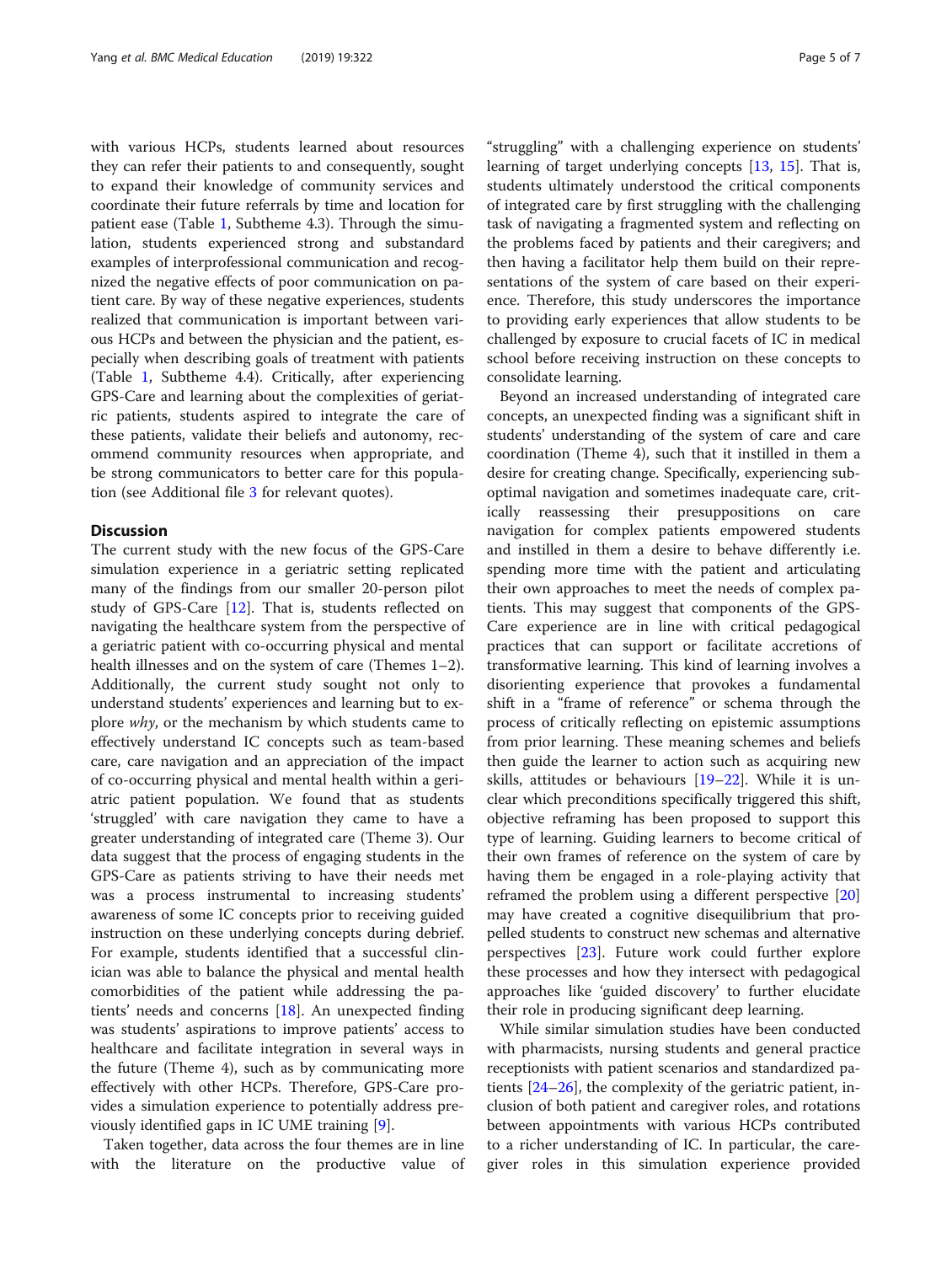<span id="page-5-0"></span>additional insights into IC that have not been previously observed or described in the IC education literature. In struggling to have the needs of the patient understood during encounters with providers, students gained an appreciation for the unique role that caregivers played in a poorly integrated system. This enabled students to recognize and acknowledge the significance of including caregivers in decision-making and to empathize with them. Caregivers have been previously recognized for playing a central role in integrating patient care across multiple HCPs, which was supported by the data from GPS-Care [\[27](#page-6-0)].

Our study findings should be considered in the context of the following limitations. First, the study was conducted in one institution so GPS-Care could be tested elsewhere for generalizability. Another limitation is that the research participants volunteered their time, representing a subset of medical students, and possibly introducing selection bias. In addition, this is a crosssectional study and future studies should utilize longitudinal designs to see if there are long-term changes in learning outcomes. In the future, we will ensure ongoing exposure of integrated care for the students who participated in the simulation throughout their undergraduate curricula.

### Conclusion

Increasing evidence supporting IC models have led to an increased focus towards using them to address the physical and mental health needs of geriatric patients. The GPS-Care experience has shown to be an effective way of introducing IC early in medical training by way of engaging students in a challenging experience followed by instruction on core concepts of IC. The experiences of productive struggle in GPS-Care potentially fostered a transformative learning experience, specifically their desire to change their future IC practice.

## Additional files

[Additional file 1:](https://doi.org/10.1186/s12909-019-1758-9) Sample summary of scenario. (DOCX 13 kb) [Additional file 2:](https://doi.org/10.1186/s12909-019-1758-9) Reflection Questions. (DOCX 15 kb)

[Additional file 3:](https://doi.org/10.1186/s12909-019-1758-9) Relevant Quotes. (DOCX 17 kb)

#### Abbreviations

GPS-Care: "Getting to Know Patients' System of Care"; HCPs: Healthcare professionals; IC: Integrated care; PCP: Primary care physician; UME: Undergraduate medical education

#### Acknowledgements

Not applicable

#### Authors' contributions

SY primary role in analysis, interpretation of data, preparation of manuscript. ZC study concept and design, acquisition of subjects and data collection for GPS-Care experience, reviewed analysis and interpretation of data. MM – study concept and design, reviewed analysis and interpretation of data,

preparation of manuscript. RH data collection, preparation of manuscript. YK study concept and design, edited manuscript. SC study concept and design, edited manuscript. TY study concept and design, edited manuscript. SS study concept and design, reviewed analysis and interpretation of data. All authors gave final approval of the manuscript and agreed to be accountable for all aspects of the work in ensuring that the questions related to the accuracy or integrity of the work were appropriately investigated and resolved.

#### Funding

This work was supported in part by the Medical Psychiatry Alliance, a collaborative health partnership of the University of Toronto, the Centre for Addiction and Mental Health, the Hospital for Sick Children, Trillium Health Partners, the Ontario Ministry of Health and Long-Term Care and an anonymous donor. The Medical Psychiatric Alliance had no role in the study design, data collection, data analysis, interpretation of results or writing the manuscript.

#### Availability of data and materials

The data analysed during the current study are not publicly available but are available from the corresponding author on reasonable request.

#### Ethics approval and consent to participate

Ethics approval was obtained from the Health Sciences Research Ethics Board at the University of Toronto (Protocol #34333).

#### Consent for publication

Not applicable.

#### Competing interests

The authors declare that they have no competing interests.

#### Author details

<sup>1</sup>MD Program, University of Toronto, 27 King's College Cir, Toronto, ON M5S 3H7, Canada. <sup>2</sup>The Wilson Centre for Research in Education, Faculty of Medicine, University of Toronto, University Health Network, 200 Elizabeth Street, 1ES-565, Toronto, ON M5G 2C4, Canada. <sup>3</sup>Department of Psychiatry, University of Toronto, 250 College Street, 8th floor, Toronto, ON M5T 1R8, Canada. <sup>4</sup>Department of Family and Community Medicine, University of Toronto, 500 University Avenue, 5th floor, Toronto, ON M5G 1V7, Canada. 5 Centre for Addiction and Mental Health, 33 Russell Street, Suite 2065, Toronto, ON M5S 2S1, Canada. <sup>6</sup>Baycrest Centre for Geriatric Health Care University of Toronto, 3560 Bathurst Street, Toronto, ON M6H 4A6, Canada.

#### Received: 2 April 2019 Accepted: 19 August 2019 Published online: 28 August 2019

#### References

- 1. Department of Economic and Social Affairs UN. World population ageing 2009. New York: United Nations; 2010.
- 2. Harper S. Economic and social implications of aging societies. Science. 2014; 346(6209):587–91.
- 3. Reynolds K, Pietrzak RH, El-Gabalawy R, Mackenzie CS, Sareen J. Prevalence of psychiatric disorders in U. S. Older adults: findings from a nationally representative survey. World Psychiatry. 2015;14(February):74–81.
- 4. Juul D, Colenda CC, Lyness JM, Dunn LB, Hargrave R, Faulkner LR. Subspecialty training and certification in geriatric psychiatry: a 25-year overview. Am J Geriatr Psychiatry. 2017;25(5):445–53.
- 5. Archer J, Bower P, Gilbody S, Lovell K, Richards D, Gask L, et al. Collaborative care for depression and anxiety problems. Cochrane Database Syst Rev. 2012;10:CD006525.
- 6. Hunkeler EM, Katon W, Tang L, Williams JW Jr, Kroenke K, Lin EH, et al. Long term outcomes from the IMPACT randomised trial for depressed elderly patients in primary care. BMJ. 2006 Feb;332(7536):259–63.
- 7. Unutzer J, Katon W, Callahan CM, Williams JW Jr, Hunkeler E, Harpole L, et al. Collaborative care management of late-life depression in the primary care setting: a randomized controlled trial. Jama. 2002;288(22):2836–45.
- Katon WJ, Lin EH, Von Korff M, Ciechanowski P, Ludman EJ, Young B, et al. Collaborative care for patients with depression and chronic illnesses. N Engl J Med. 2010;363(27):2611–20.
- 9. Summers RF. Integrated behavioral health care and psychiatric training. Acad Psychiatry. 2015;39(4):425–9.